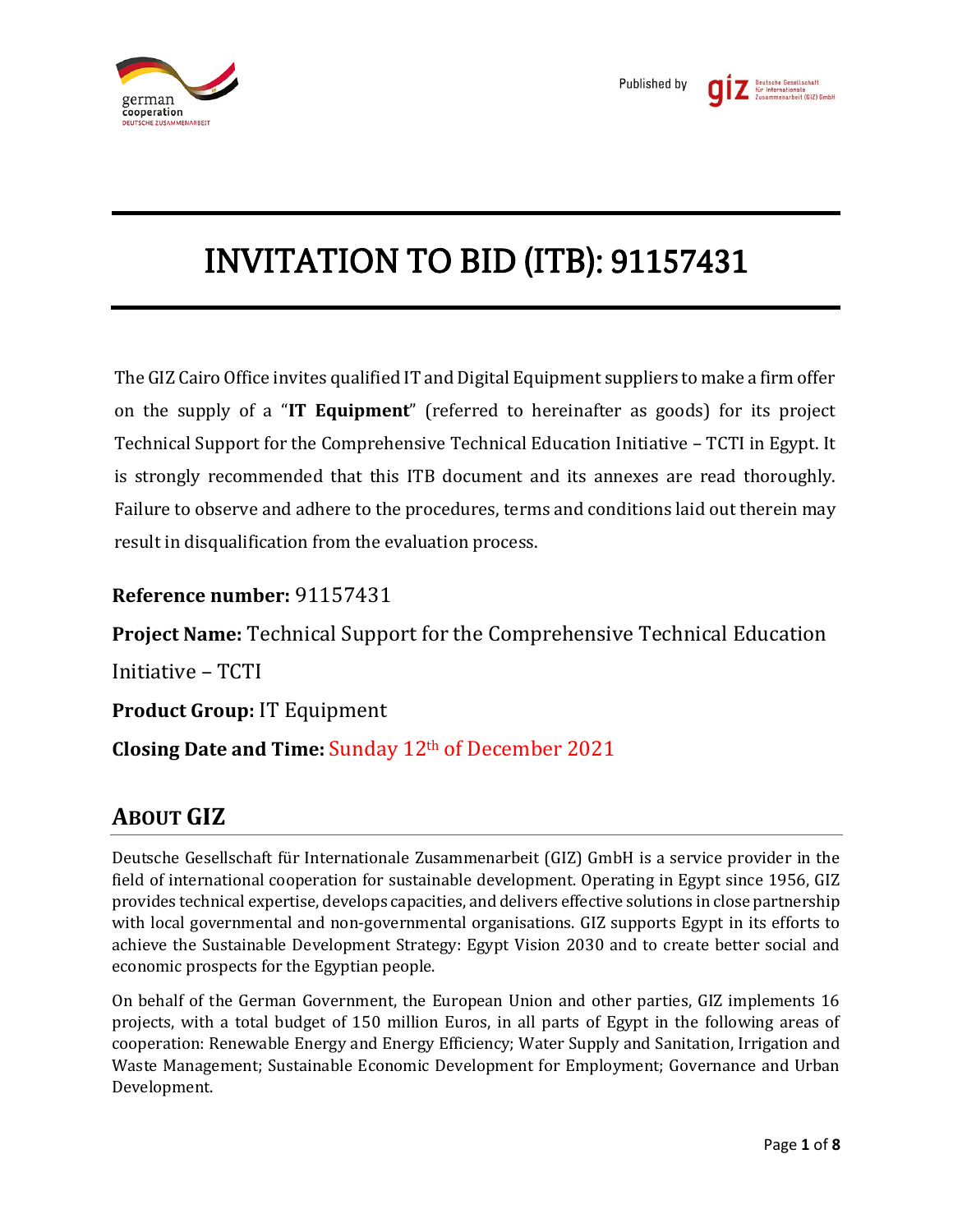

## **1 BIDDING INFORMATION**

## **1.1 DOCUMENTS**

The below Annexes form a fundamental part of this ITB's documents:

- **Annex A:** List of items and specifications of "goods" required
- **Annex B:** Financial Proposal template
- **Annex C:** Vendor Registration Form

## **1.2 REQUESTS FOR CLARIFICATION**

 Bidders who request clarification in any aspect of this ITB (commercial, technical, or procedural matters) are asked to submit their inquiries to the respective contact person in written form no later than **07.12.2021**.

**Procurement**: Ms. Dania Haytham **|** email: [dania.haytham@giz.de](mailto:dania.haytham@giz.de)

Mr. Hisham Mamdouh **|** email: [hisham.mamdouh@giz.de](mailto:hisham.mamdouh@giz.de)

- Any questions and answers that are of general interest will be available in anonymous form to all bidders on the GIZ tendering portal (http://etender.espeg.net).
- Bidders are solely responsible for regularly checking the website for any information they may require, as well as any additional updates and changes.

## **1.3 SUBMISSION GUIDELINES**

- Submission of bids shall be made **ELECTRONICALLY** via email to: **[eg\\_quotation@giz.de](mailto:eg_quotation@giz.de)**
- The bidder is required to submit FOUR SEPARATELY SCANNED .PDF FILES**:**
	- o Prequalification Document
	- o Technical Offer
	- o Financial Offer
	- o Letter of Guarantee/Draft Cheque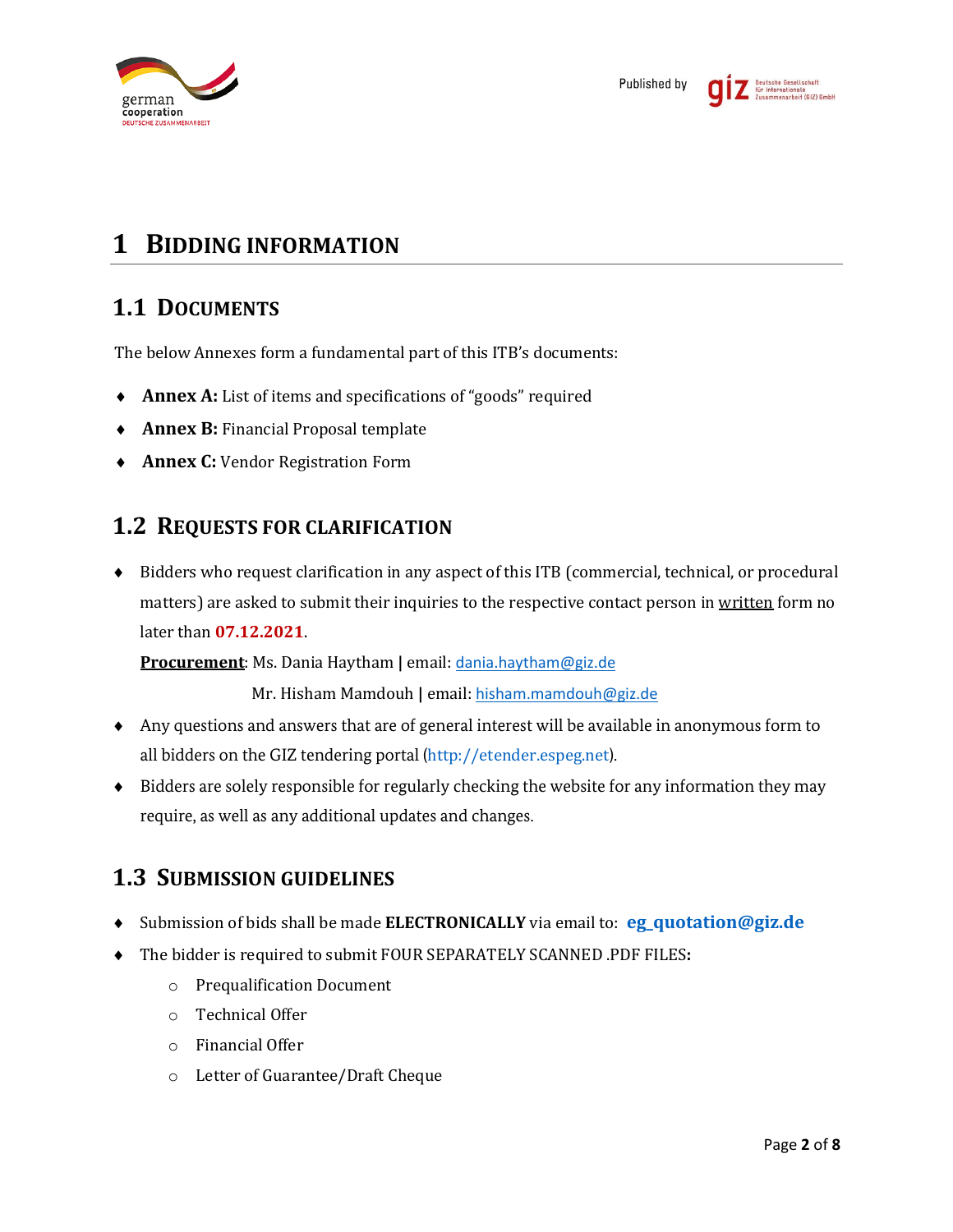

- The bidder should indicate the names (Pre-qualification/Technical/Financial/LoG or Draft cheque) and the ITB reference number "**PO 91157431**" on each .PDF file.
- The **e-mail subject** shall indicate the ITB reference number "**PO 91157431**".
- Any proposal received after the given deadline or sent to another GIZ email address may be rejected.
- It is the responsibility of the bidder to verify that their proposal has been received in good order and before the deadline.

## **Deadline: Sunday 12th December 2021**

## **2 PREPARATION OF BIDS**

### **Please make sure your submitted offer adheres to the following criteria:**

- Bids/offers and any additional correspondence must be drawn up and prepared in **English**.
- The technical and financial proposals MUST bear the company's official letter head; clearly identifying the company.
- The editable templates/Annexes (Word, Excel) provided by GIZ in electronic form must be used to prepare the bids.

### **Your submitted bid should comprise the following FOUR .PDF FILES:**

## **1. THE PRE-QUALIFICATION DOCUMENTS:**

### *Please submit one scanned .PDF file.*

Bidders who have not received purchase orders from the GIZ in the past year are required to provide **ONE** scanned file that compromises the following documents:

### **Vendor Registration Form "Annex C":**

The bidder shall complete, sign, stamp, and submit a scanned copy of "Annex C".

### **Similar Experience:**

The bidder shall submit copies of purchase orders/invoices of the supply of similar goods to organizations comparable to GIZ as evidence of the bidder's experience.

### **Legal Documents:**

Bidders shall provide scanned copies of the following:

o VAT Tax registration certificate.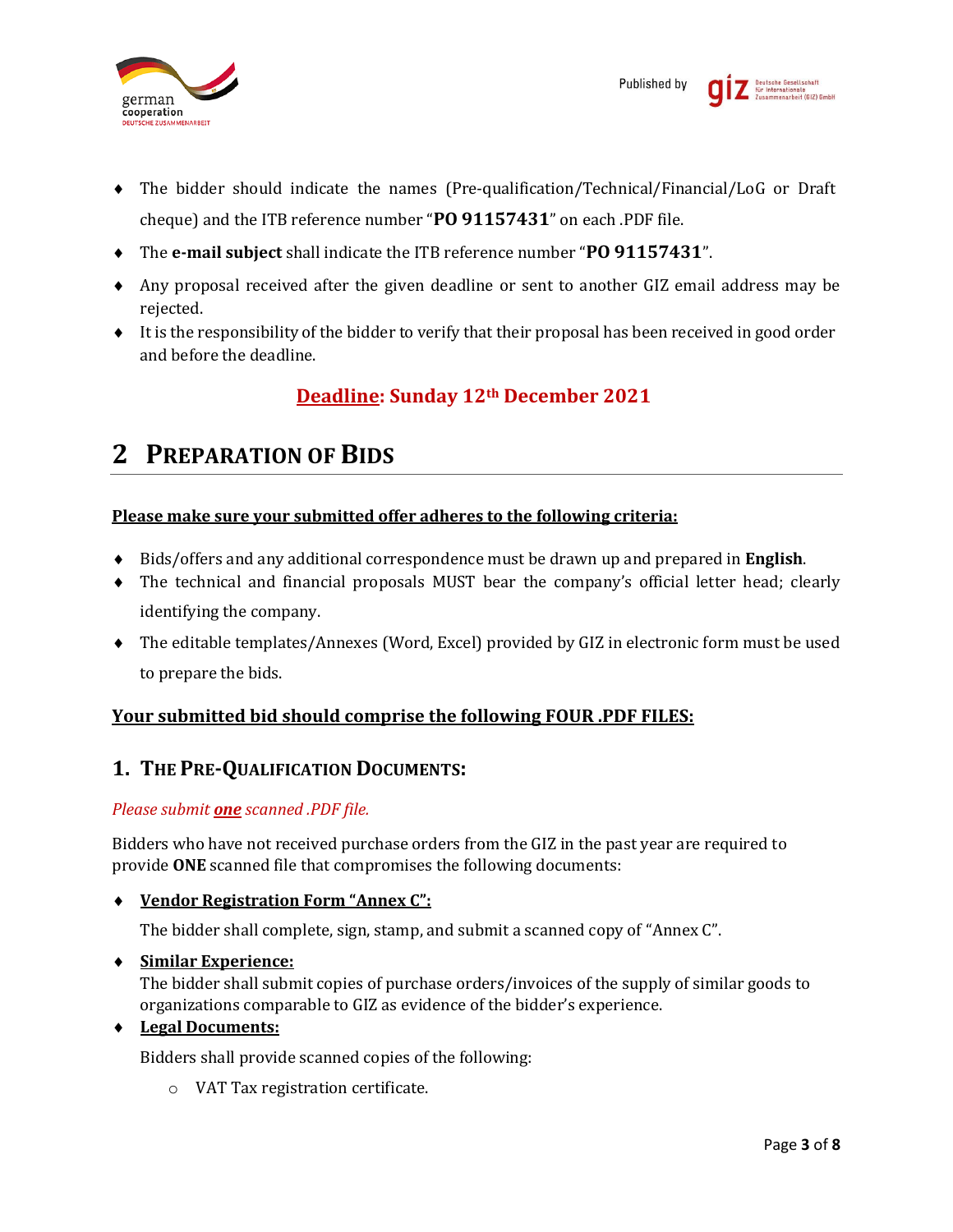

- o Company's valid record in the companies' registry.
- o Income Tax Certificate (including the last tax filing).

## **2. THE TECHNICAL OFFER**

### *Please submit one scanned .PDF file.*

The technical specifications details of the goods requested by GIZ are specified in "**Annex A"**.

#### **The technical offer should include and adhere to the following:**

- The technical offer should clearly state the conformance of the goods offered to the product specifications requested. Any discrepancies with the specifications given must be clearly indicated and disclosed.
- The bid should indicate for each item the manufacturer, part number, and country of origin.
- $\bullet$  Delivery Capacity: The bidder shall state delivery periods and in-stock quantities.
- Warranty: The bidder shall include defects and liability period with terms of warranty. The warranty period of the supplied goods shall **not** be less than one year.
- $\blacklozenge$  Alternative Products: If the bidder chooses to submit alternative product(s) that fulfill the same function or provide better performance in terms of specifications, quality, cost-effectiveness, environmental impact… etc., the bidder is kindly requested to include them in a separate technical offer, in addition to the main (standard) offer for the items requested.
- The supplier/provider shall furnish -as part of the technical proposal- any descriptive material such as extracts, descriptions, and other information that would enhance the comprehension of its offer.
- **No pricing information should be included in the technical offer.**

**IMPORTANT:** The supplier must submit the bid for **ALL** the goods and quantities stated in "Annex A", including installation, trainings, and transportation if applicable. Any missing item in the submitted offer will result in the DISQUALIFICATION of the entire offer.

## **3. THE FINANCIAL OFFER:**

### *Please submit one scanned .PDF file.*

### **The financial offer should adhere to the following criteria:**

Bidder must use "**Annex B"** format for the financial offer submission.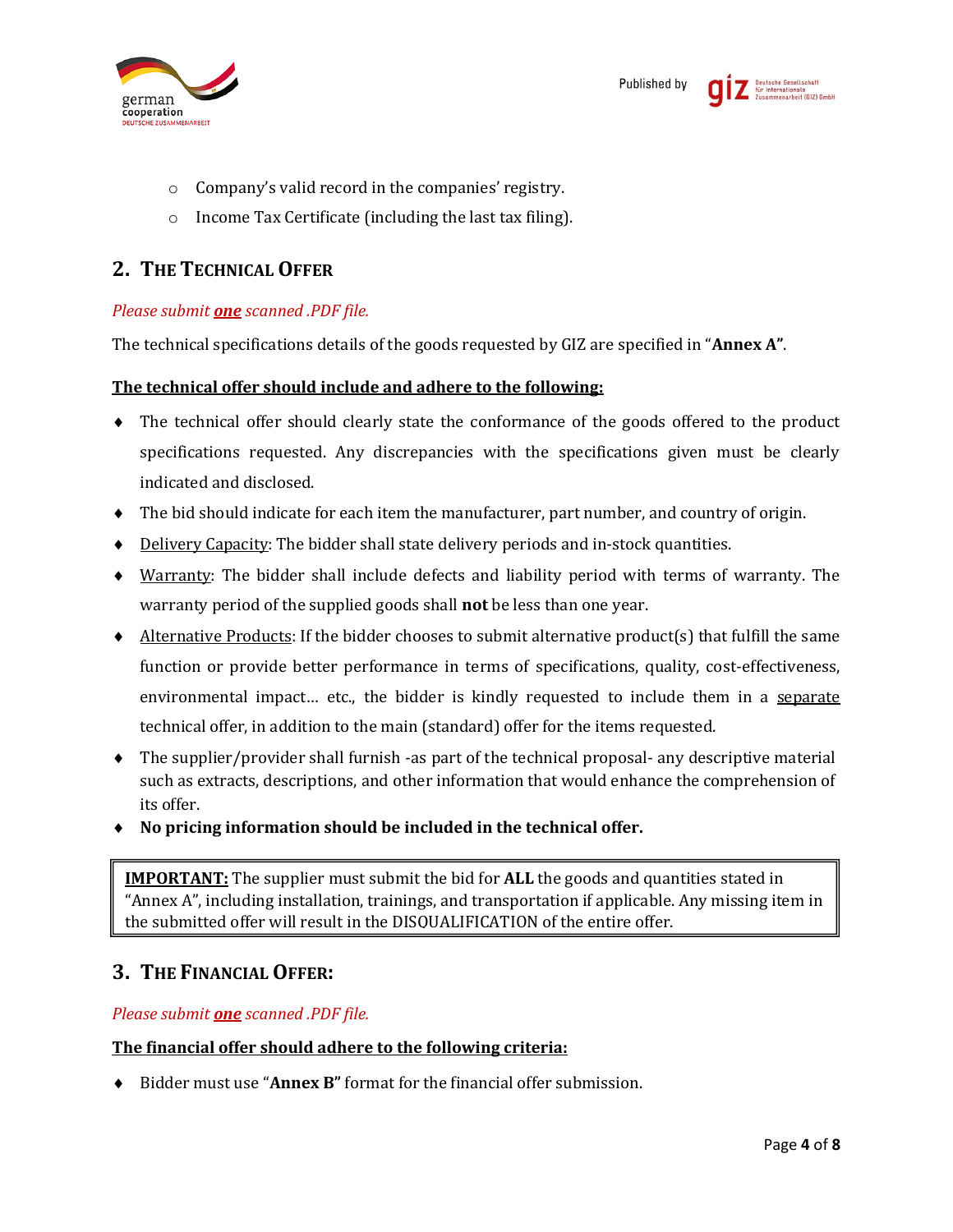

- Prices should be indicated in **EGYPTIAN POUNDS (EGP)** unless indicated otherwise**.**
- The following details shall be provided for each item:
	- o Unit costs: The bidder shall indicate the unit price.
	- o Total Cost: The bidder shall also indicate the total price for all required items **including** cost of delivery, installation, configuration, trainings, and transportation, if applicable. Failure to comply with this condition may result in disqualification of offer.
- The financial offer should be valid at least for 45 days from the deadline of submission.
- The cost of preparing a bid and negotiating a contract, including any related travel, is not reimbursable nor can it be included as a direct cost in the financial proposal.

**IMPORTANT:** GIZ – TCTI project is NOT EXEMPTED of Value Added Tax (VAT) and customs' duties. Price has to be indicated WITH Value Added Tax (VAT) SEPARATELY.

### **4. LETTER OF GUARANTEE/DRAFT CHEQUE**

#### *Please submit one scanned .PDF file.*

The bidder is required to submit a **SCANNED .PDF COPY** of a **Letter of Guarantee (LoG)** or **a Draft Cheque** in the amount of **20,000 EGP** (twenty thousand Egyptian Pounds).

#### **The LoG/Draft Cheque should adhere to the following criteria:**

- Valid for a period of not less than two months.
- Bidders must **electronically** submit the LoG/draft cheque as a "Scanned .PDF file" to the indicated **email** against a **delivery receipt** from a GIZ officer.
- $\bullet$  Issued in the name of:

### **"Deutsche Gesellschaft Für Internationale Zusammenarbeit "**

**4D, El Gezira St., 2nd Floor**

#### **El Zamalek, 11211 Cairo, Egypt**

 $\bullet$  Indicating the following details on the LoG:

#### **Invitation to Bid (ITB): No. 19.2000.8-001.00/ /91157431**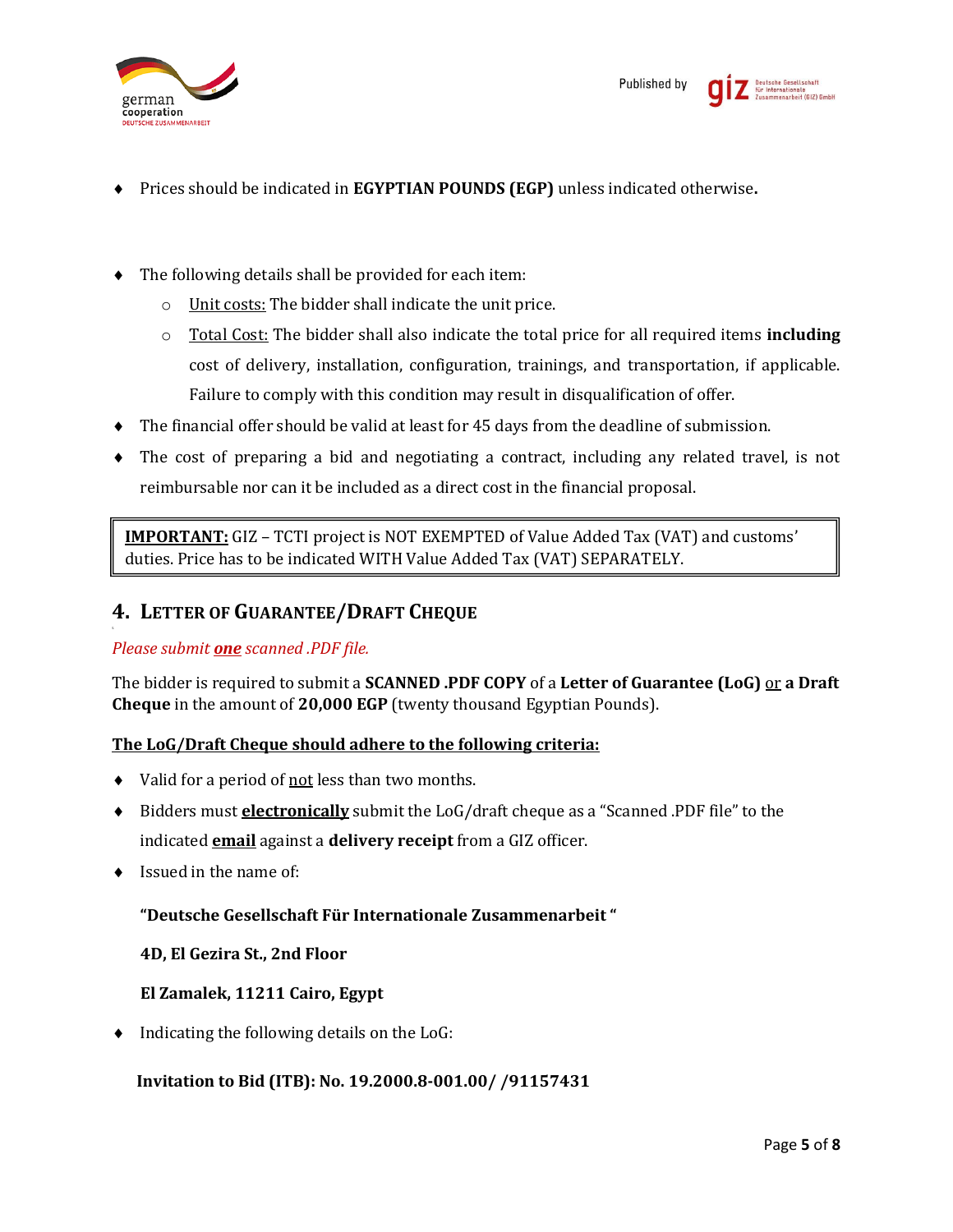

### **Technical Support for the Comprehensive Technical Education Initiative (TCTI) in Egypt**

 Letter of guarantees/draft cheques should be ready for submission as a hard copy at any given point upon the request of a GIZ officer.

**IMPORTANT:** Please **DON'T ADD** the letter of guarantee or draft cheque to any of the bid files.

*Failure to adhere to the mentioned criteria of submission and offer preparation may result in disqualification.*

## **3 BID EVALUATION**

Evaluation will be done on **THREE** stages:

**1. Pre-qualification assessment of business capabilities and data validation**

Suppliers who provide legal documents and evidence of business capabilities will compete for the next stage of technical evaluation.

#### **2. Technical Evaluation**

- A bid is technically accepted if it includes **ALL** the required items and quantities according to or higher than the specifications provided in Annex A.
- A proposal MUST be technically accepted to be included in the financial evaluation.
- **3. Financial Evaluation**
	- Passing both the prequalification assessment and the technical evaluation is mandatory to be included in the financial evaluation.
	- The purchase order will be awarded to the financial proposal with the **lowest and most economic** cost among the technically accepted bids.

## **4 SUPPLIER REGISTRATION**

The qualified suppliers will be added to the GIZ Vendor Database after investigating their suitability based on the submitted "Vendor Registration Form" **Annex C** and the supporting documents. The investigation involves consideration of several factors such as the supplier's:

- $\bullet$  Financial standing
- ◆ Core business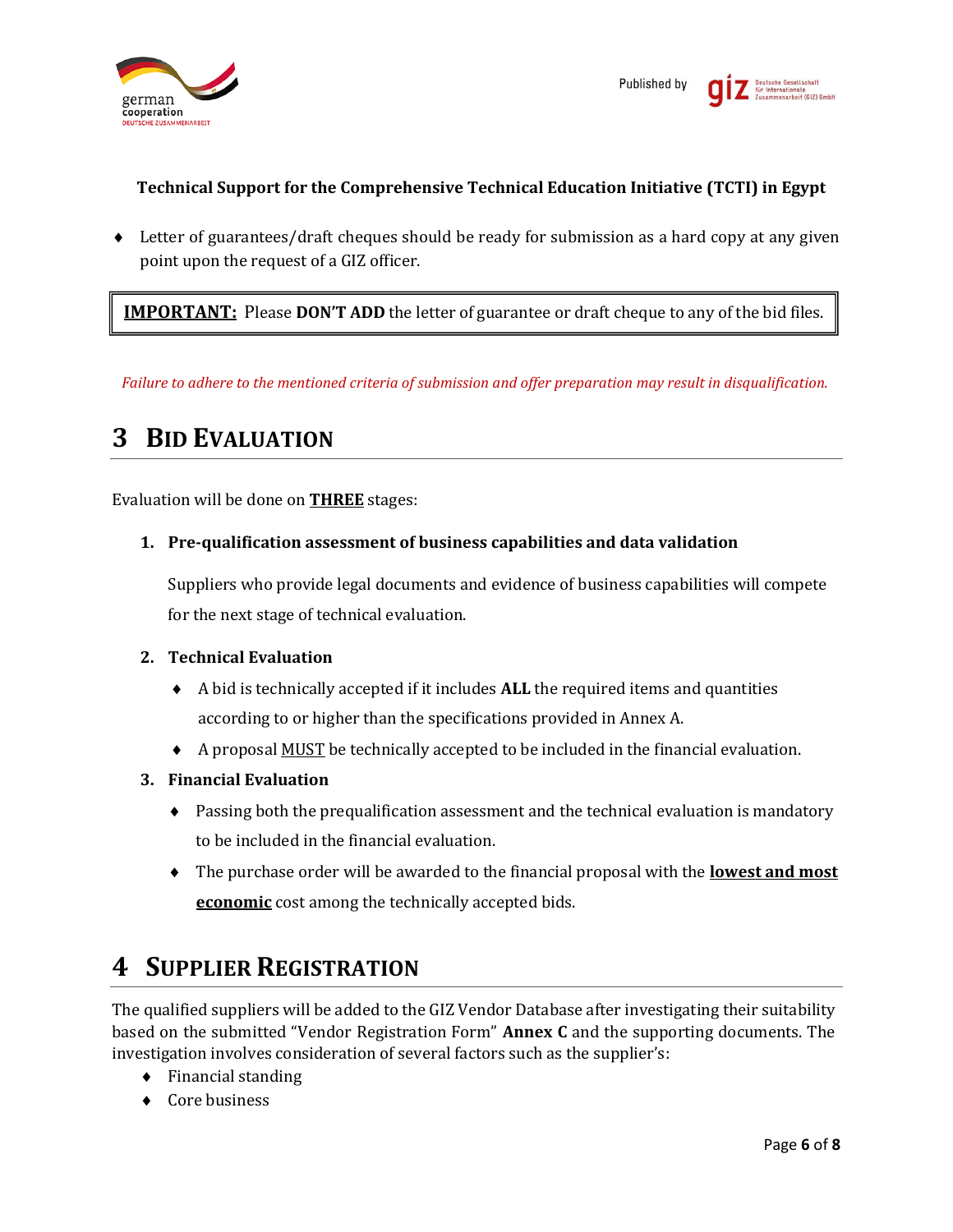

- Track record
- ◆ Contract capacity.

The GIZ reserves the right to conduct performance evaluations of the supplier, including:

- Random / periodic testing of the supplier's products,
- Ability to respond quickly to Agency's needs,
- $\triangleleft$  Timely delivery,
- ◆ Reliability of products and services.

## **5 PAYMENT TERMS FOR PURCHASE ORDERS**

- Any Purchase Order issued as a result of this ITB will be made in the currency of the proposal (EGYPTIAN POUNDS).
- Payment will be made in accordance with the General Conditions for the Purchase of Goods and in the currency in which the Purchase Order is issued.
- An advance payment may be issued to the winning supplier **against** a Bank Guarantee valid till the end of the Purchase Order.
- Final payments shall only be initiated after the confirmation of successful completion and handing over of the supplied goods by GIZ Project Coordinator**.**

## **6 BIDDING TERMS**

- GIZ reserves the right to accept the whole or part of your bid.
- GIZ may at its discretion increase or decrease the proposed content when awarding the contract and would not expect a significant variation of the rate submitted. Any variation would be negotiated with the successful bidder as part of the finalization of the Purchase Order for Goods.
- GIZ will not be responsible for securing any information that is not identified in the proposal.
- GIZ may, at its discretion, extend the deadline for the submission of bids by notifying all prospective suppliers in **writing**. The extension of the deadline may be associated with a modification of the solicitation documents prepared by GIZ at its own initiative or in response to a clarification requested by a prospective supplier.
- $\bullet$  Please note that GIZ is not bound to select any of the firms submitting bids and does not bind itself in any way to select the firm offering the lowest price. Likewise, the contract will be awarded to the bid considered most responsive to the needs, as well as conforming to GIZ's general principles, of economy, efficiency, and best value for money.
- Interested companies/bidders and any consultants working on their behalf are explicitly **prohibited** from discussing with GIZ projects and their staff members any issues that are related to the project or the awarding procedure.